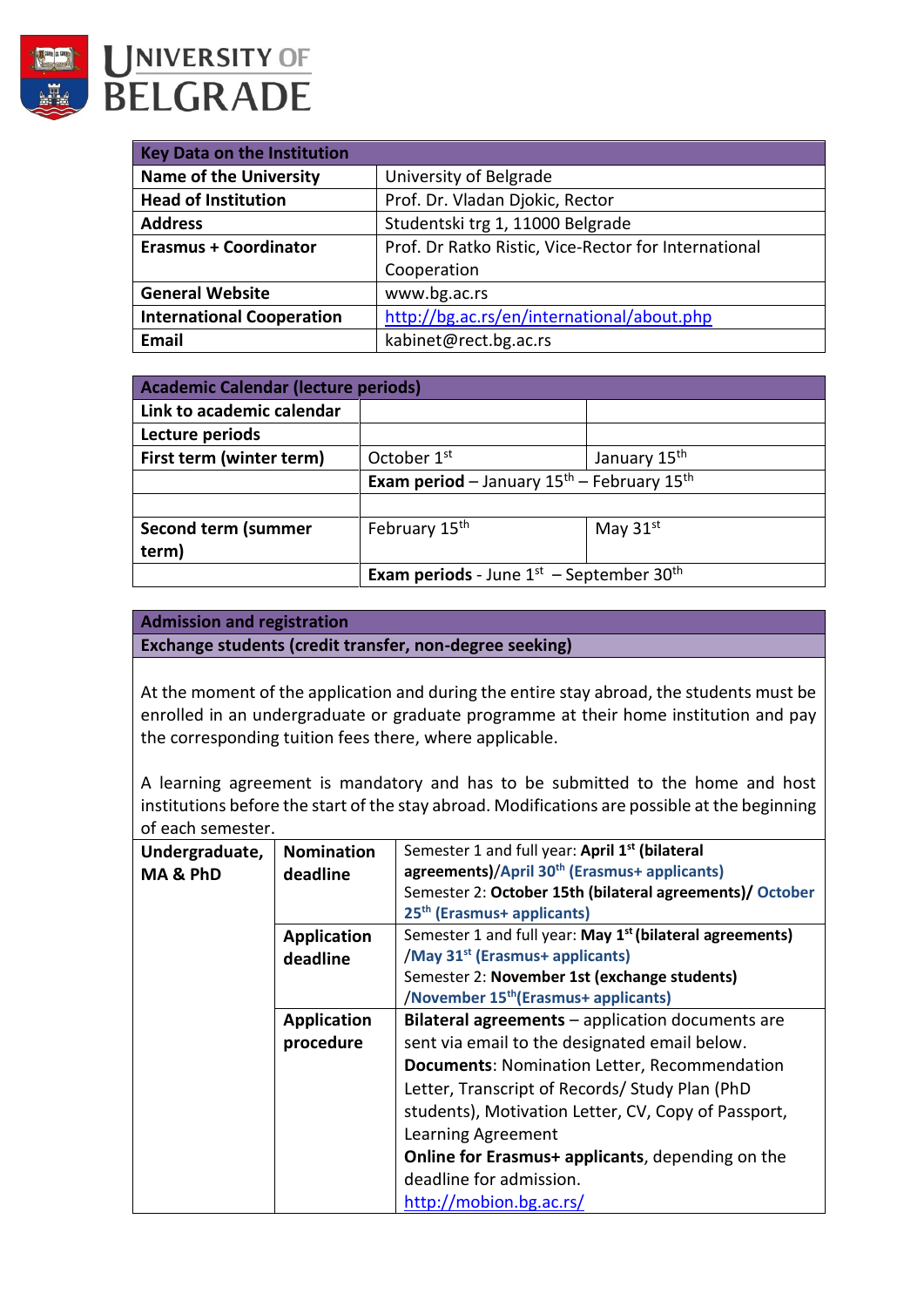



|                                    | <b>Contact</b>                                         | dusan.bugarski@rect.bg.ac.rs        |
|------------------------------------|--------------------------------------------------------|-------------------------------------|
|                                    | information                                            |                                     |
|                                    | <b>Application</b>                                     | <b>Only for Erasmus+ applicants</b> |
|                                    | Form                                                   | http://mobion.bg.ac.rs/             |
|                                    | Website                                                |                                     |
| <b>Course information websites</b> |                                                        |                                     |
| <b>Course</b>                      | http://bg.ac.rs/en/education/search-study-programs.php |                                     |
| Catalogue                          |                                                        |                                     |

| Language requirements                                        |                          |                                |  |
|--------------------------------------------------------------|--------------------------|--------------------------------|--|
| Language of instruction depends on the study program chosen. |                          |                                |  |
| Language of instruction A:                                   | Language                 | <b>Serbian</b>                 |  |
|                                                              | <b>Required level</b>    | B1/B2                          |  |
|                                                              |                          |                                |  |
|                                                              | Accepted certificate (s) | Official language certificate  |  |
|                                                              |                          | issued by an official language |  |
|                                                              |                          | school.                        |  |
| Language of instruction B:                                   | Language                 | <b>English</b>                 |  |
|                                                              | <b>Required level</b>    | B1/B2                          |  |
|                                                              | Accepted certificate (s) | Official language certificate  |  |
|                                                              |                          | issued by an official language |  |
|                                                              |                          | school.                        |  |

|                       | <b>Student and welcoming services</b>                                             |
|-----------------------|-----------------------------------------------------------------------------------|
| Link to               | http://www.bg.ac.rs/welcomeguide.pdf                                              |
| student               |                                                                                   |
| guide                 |                                                                                   |
| <b>Estimated</b>      | http://bg.ac.rs/en/international/about.php;                                       |
| living                | http://bg.ac.rs/en/study-in-belgrade/about-belgrade.php                           |
| expenses              |                                                                                   |
| <b>Housing</b>        | http://bg.ac.rs/en/international/about.php; http://bg.ac.rs/en/study-in-          |
|                       | belgrade/about-belgrade.php                                                       |
| <b>Facilities for</b> | http://www.bg.ac.rs/en/members/centers/students-with-disabilities.php             |
| students              |                                                                                   |
| with                  |                                                                                   |
| disabilities          |                                                                                   |
| Welcome               | Orientation days are organized at the beginning of each semester. This includes a |
| event /               | reception of International Students by International Office Staff and Erasmus     |
| orientation           | Student Network representatives (http://belupgrade.esn.rs/). Each student has     |
| week                  | a buddy to help him/her in the first days of their stay in Belgrade.              |
| Language              | http://learnserbian.fil.bg.ac.rs/                                                 |
| Course(s)             |                                                                                   |